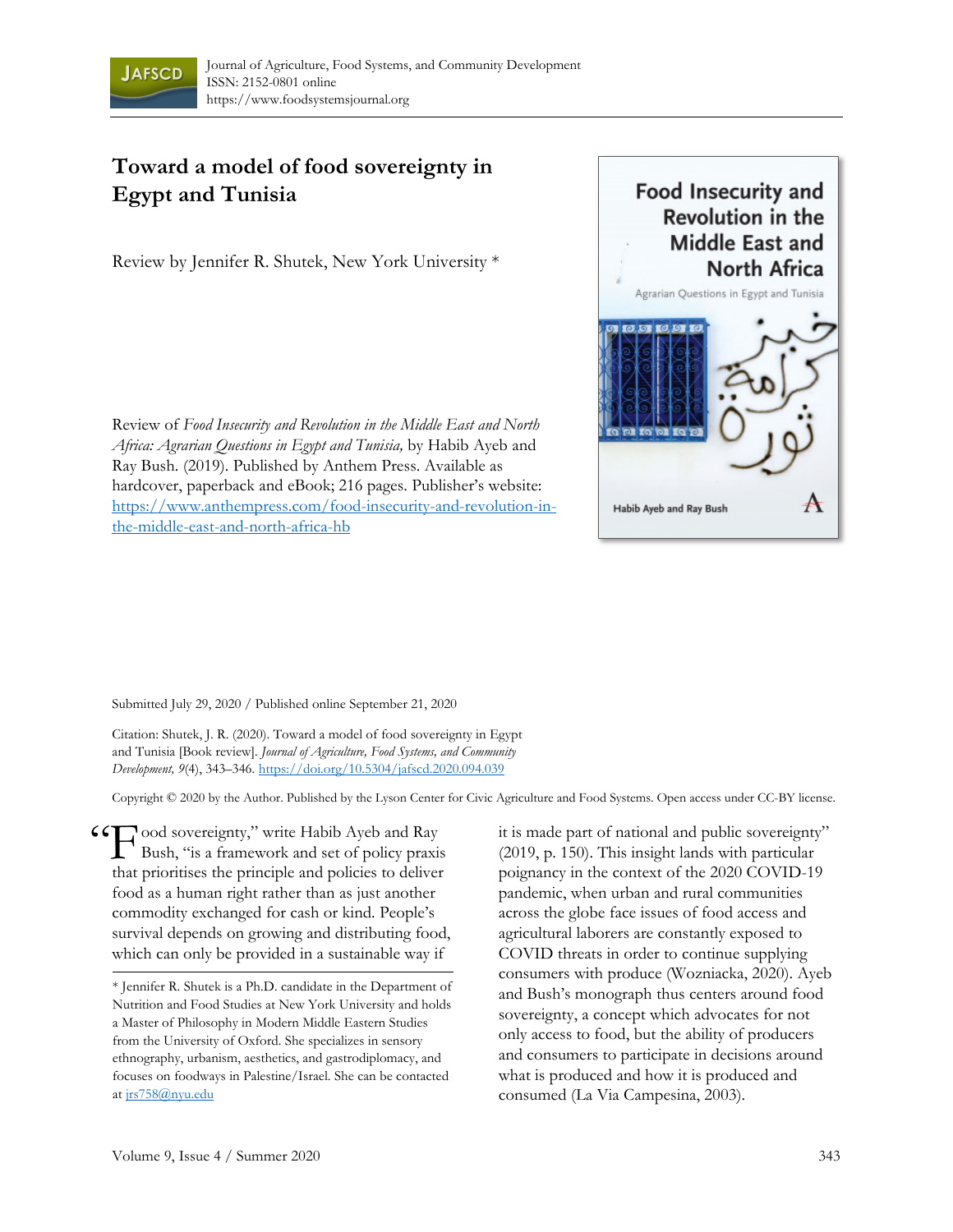In *Food Insecurity and Revolution in the Middle East and North Africa,* Habib Ayeb and Ray Bush undertake the ambitious project of surveying and analyzing data on agrarian systems in Egypt and Tunisia from the 1800s to the present moment. They argue that policies on farming and agriculture, both in the Middle East and North Africa (MENA) and internationally, often occlude farmers' voices, and that Egypt and Tunisia have been incorporated into the world economy in ways that have negatively affected small-scale farmers. A focus on exportdriven economies, cash and monocropping, nationalization and collectivization of agricultural land, and adjustment programs driven by international financial institutions, especially the World Bank and USAID, undermine family farms and peasant livelihoods in Egypt and Tunisia.

 Ayeb and Bush draw their data predominantly from secondary data sets to gain a macrocosmic perspective on the conditions of peasants and agricultural laborers in Egypt and Tunisia, grounding the quantitative data in historical descriptions of decolonization, agrarian reforms, regime changes, and the involvement of global organizations like the World Bank. Their chapters are organized thematically and chronologically.

 The first chapters provide the historical contexts for contemporary protest movements in Egypt and Tunisia. Chapter two focuses on conflict, economic and agrarian reform, and environmental issues that have led to food and agricultural "underdevelopment" in Egypt and Tunisia. With impressive attention to historic political events throughout the twentieth century, the authors suggest that the MENA is structured by wars, neoliberal reform, and environmental crises (p. 43). Chapter three looks at the agrarian origins of regime change, with a detailed discussion of the self-immolation of Tunisian fruit vendor Mohamed Bouazizi, widely regarded as a catalytic event for the Tunisian Revolution and, indirectly, for the "Arab Spring" movements throughout the MENA. This chapter argues that peasants and the "near landless" played significant roles in the protests that led to the ousting from power of Ben Ali in Tunisia (in January 2011) and Hosni Mubarak in Egypt (in February 2011) (p. 49). Following this, Ayeb and Bush explore

narratives of food security (chapter four) before carrying out extensive analyses of the agrarian roots of social unrest in Egypt and Tunisia (chapters five and six). They conclude with a critique of food security-focused analysis and suggest that, instead, food sovereignty should be the main concern for politicians, activists, farmers, and scholars interested in issues of social justice and food access.

 The distinction between food security and food sovereignty lies at the heart of Ayeb and Bush's analyses. Food security focuses on providing enough food for populations, often from a strictly quantitative perspective; as a result, neoliberal food security–oriented approaches to hunger can involve import-oriented solutions and large-scale industrialization of food production, which can, paradoxically, destabilize people's access to sufficient and culturally appropriate food. Food sovereignty, on the other hand, argues that individuals and communities must have agency over which foods are produced, how they are produced, and how they are distributed and consumed (Wittman, 2011).

 While Ayeb and Bush cover a wide range of themes, their macrolevel approach, at times, can obscure essential topics that require a more granular approach. For example, the topic of gender could be more fully theorized and closely examined. Ayeb and Bush do note, importantly, that "we are therefore not witnessing a feminisation of agricultural work, but rather its increased visibility. Women have always undertaken activities that are crucial to the functioning of the farm, and household" (p. 115). The discussion of gendered labor is important and merits more than the two pages it receives in the chapter on Tunisian agriculture and the one paragraph in the chapter on Egyptian agriculture.

 The authors' aim of critiquing existing modes of development in Egypt and Tunisia by applying a Marxist analysis to peasant alienation from the land, and arguing that alternative methods of development are possible, is laudatory. However, one of the most persistent issues arises when the authors refer to the necessity for "alternative models of development" in Egypt in Tunisia. As they acknowledge, they do not discuss tangible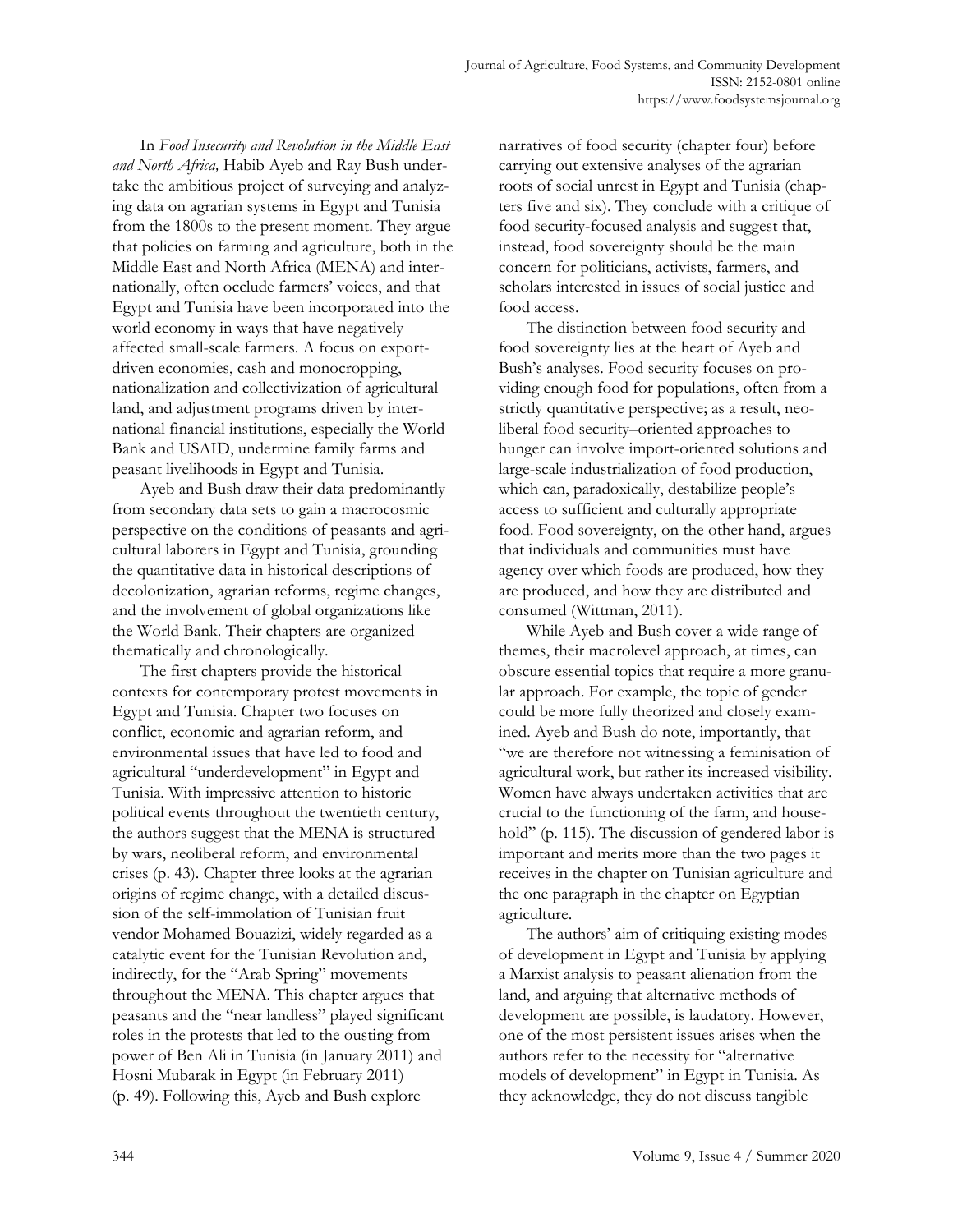viable alternatives (p.13). Given the authors' experience and expertise, they are well situated to make insightful contributions to imagining what these alternative systems could look like, in concrete detail.

 Ayeb and Bush might have also examined literature from the field of food studies, where there is ample literature that critically discusses how food production in the Global South is adversely affected by capitalist structures (see, for example, work by James C. Scott, Raj Patel, Barry Estabrook, Seth Holmes, and Margaret Gray). Including literature from the field of food studies in their work would have added nuance to their analyses and strengthened their theoretical engagements with foodways.

 The most powerful chapter is perhaps the final chapter on food sovereignty, in which the authors discuss the work of La Via Campesina, an international organization of farmers, peasants, and rural workers established in the 1990s. This organization formulated the concept of food sovereignty as a way to discuss their vision of returning autonomy over food production and consumption from governments and corporations to people and communities (Wittman, 2011). Ayeb and Bush suggest that food sovereignty is a model for potential reform to social justice and food sovereignty movements in Egypt and Tunisia. In this chapter, they most clearly articulate their perspectives on narratives of food security, which focus on the industrialization of food production as ultimately harmful to sustainable, healthy, and culturally appropriate agricultural policies. Ayeb and Bush argue that food sovereignty—which, like the Slow Food movement, calls for supporting small-scale agriculture and supporting biodiversity—returns decision-making about agriculture to those who work the land. In this way, the historical trajectory of agricultural policies in Egypt and Tunisia that have disenfranchised farmers and rural workers and led to decreased food security among local populations could be changed. Their reference to a Tunisian group, Million Rural Women, affiliated with La Via Campesina, would have made a fascinating case study; this suggests the necessity of grounded ethnographic work to better understand the operations of organizations mobilizing for food sovereignty.

*Food Insecurity and Revolution in the Middle East* will be particularly useful for students and scholars in Middle Eastern area studies, history, or political science who want to incorporate food and agricultural systems into their understandings of the MENA. This book would be an appropriate core text in an undergraduate survey course on political economy in the MENA. It could also provide important supplements to undergraduate and graduate food studies courses, which often focus on the United States, Mexico, and western Europe, by introducing topics of food insecurity, food sovereignty, and agricultural policies in the MENA.

 Since the 1980s, scholars from diverse fields, notably Roger Owens in *The Middle East and the World Economy, 1800–1914* (1981), Sidney Mintz in *Sweetness and Power: The Place of Sugar in Modern History* (1986), and Raj Patel in *Stuffed and Starved: The Hidden Battle for the World Food System* (2008) have demonstrated how the globalization of trade and economics have adversely impacted food security and food sovereignty among rural and urban populations. Ayeb and Bush contribute to this growing chorus of voices within and outside of the academy arguing that food insecurity is not reducible to environmental factors alone; rather, food insecurity is often a state created by policy and exacerbate by socio-economic inequalities.

## **Reference**

La Via Campesina. (2002, January 15). Food Sovereignty. La Via Campesina International Peasant's Movement. https://viacampesina.org/en/food-sovereignty/

Mintz, S. (1986). *Sweetness and power: The place of sugar in modern history.* New York: Penguin Group.

Owens, R. (1981). *The Middle East and the world economy, 1800-1914.* New York and London: Methuen & Co.

Patel, R. (2008). *Stuffed and starved: The hidden battle for the world food system*. New York: Melville House.

Wittman, H. (2011). Food sovereignty: A new rights framework for food and nature. *Environment and Society, 2*(1), 87–105. https://doi.org/10.3167/ares.2011.020106